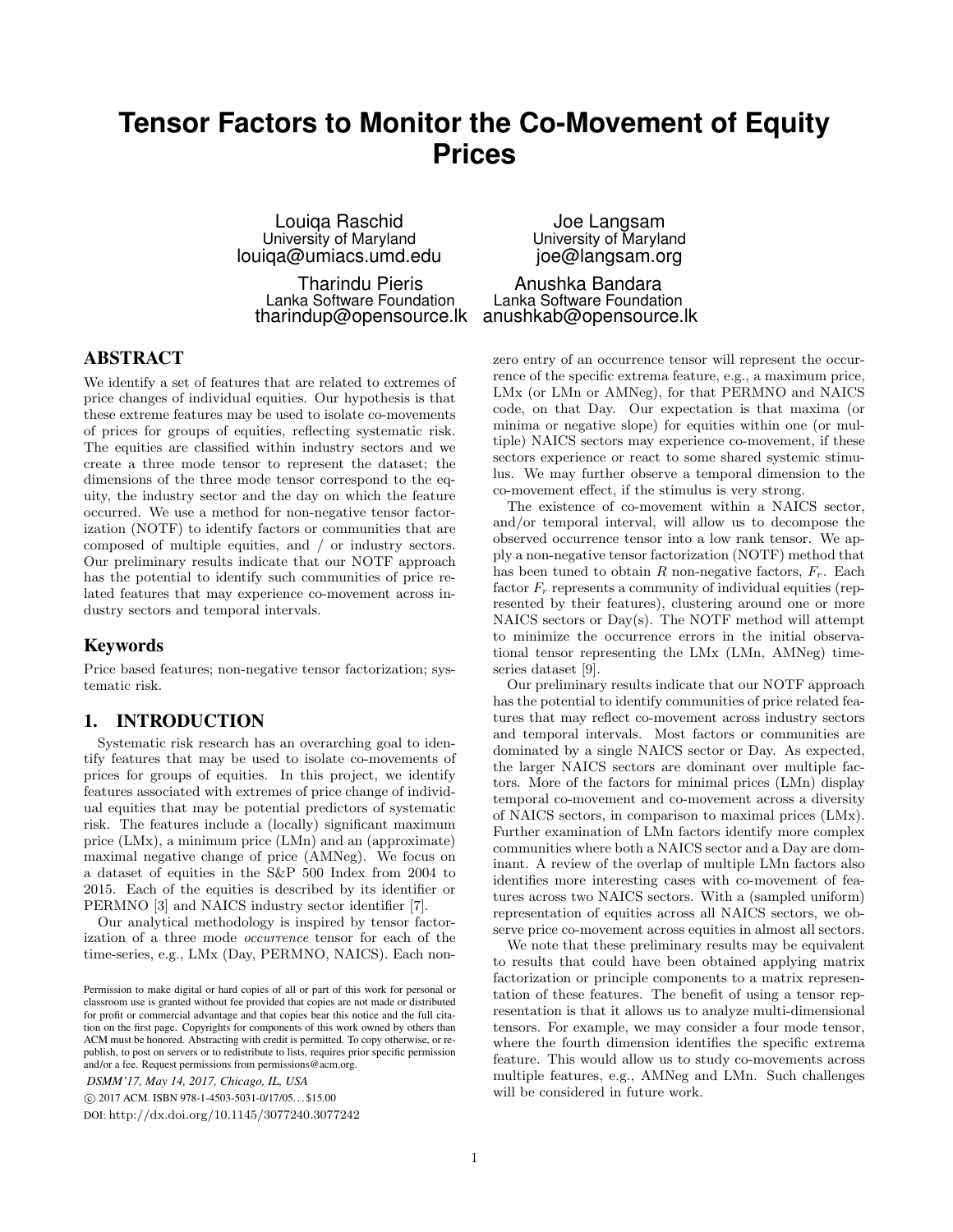|      | LMx  | LMn  | AMNeg |
|------|------|------|-------|
| 2004 | 5206 | 4819 | 3866  |
| 2005 | 4846 | 5345 | 4375  |
| 2006 | 5079 | 4846 | 4002  |
| 2007 | 4870 | 4579 | 3840  |
| 2008 | 4407 | 4767 | 3948  |
| 2009 | 4834 | 4732 | 4005  |
| 2010 | 4116 | 4260 | 3531  |
| 2011 | 4622 | 4815 | 4042  |
| 2012 | 4097 | 4280 | 3422  |
| 2013 | 4348 | 4219 | 3506  |
| 2014 | 4284 | 4212 | 3483  |
| 2015 | 4210 | 4440 | 3664  |

Table 1: Count of features (LMx, LMn and AMNeg) for 2004 through 2015.

### 2. DATASET AND FEATURES

We consider the end-of-day prices of individual equities that comprise the S&P 500 Index [3]. We use the time period January 1 2004 December 31, 2015. The value for end-of-day price (PRC) can be discontinuous when there is a split of the equity, etc. To overcome that limitation, we compute a continuous PseudoPrice value. Consider RET: Holding Period Return; it is the change in the total value of investment in an equity over some period of time (days) per unit dollar of initial investment. RET(d) is computed based on a purchase at the most recent time previous to d when the equity had a valid price. Usually, (d-1) is the previous day. PseudoPrice is defined as follows: Given a return value  $RET_d$  on some day d, and an initial price  $P_{d-1}$ , a pseudo price  $P_d$  for day d is a linear interpolate =  $(1+RET_d)*P_{d-1}$ . We use the price  $P_0$  from January 1 2004 to initialize the computation.

We apply Kalman filtering to smooth the PsuedoPrice time-series [8]. We then extract the following features: 1. A (locally) significant maximum price (LMx). 2. A locally significant minimum price (LMn). 3. An (approximate) maximal negative change of price (AMNeg). We parameterize these features using a time interval within which the PseudoPrice is a maximum or a minimum, or where the rate of change is most negative. We report on results for a time interval of 20 days, and where the maximal and minimal values were more than twice the standard deviation from the mean; the mean for the entire dataset and for the current year were considered and did not show much difference for the outcome of NOTF. We note that the Kalman filter implementation [8] assumed that the observation time-series was stationary. This assumption, and the sensitivity of the NOTF method to the chosen time interval may impact NOTF results.

Features can be viewed via the Karsha PseudoPrice Visual Analytics server [6].

Table 1 reports on the annual count of features. We note that one pattern is to observe the following sequence in the PseudoPrice:  $(LMx \rightarrow AMNeg \rightarrow LMn)$ . However, there are some cases where we observe the following sequences of consecutive minima or extrema features:  $(LMx \rightarrow LMx)$  or  $(LMn \rightarrow LMn)$ . Consequently, the count of LMx and LMn are not always balanced over each annual interval. We further note that on average there appears to be approximately one LMx and one LMn per equity per month.

Figure 1 is a histogram (count of PERMNO) for each of



Figure 1: Histogram of equities (count of PERMNO) for each NAICS industry sector.

the 24 NAICS industry sectors. We observe that Manufacturing (33) and Finance and Insurance (52) are dominant. This will also be reflected in our results where these two NAICS sectors dominate multiple factors or communities.

#### 3. METHODOLOGY AND RELATED WORK

Consider a time-series of local maxima  $(LMx)$ , or minima  $(LMn)$ , or (approximately) maximal negative slope  $(AMNeq)$ , for each equity (identified by PERMNO), and its NAICS code. The aggregate time-series over all equities, for example  $LMx$ , can be represented by a three mode observational occurrence tensor  $LMx(PERMNO, NAICS, Day)$ . Characteristics of this occurrence tensor include that it has positive values, i.e., an occurrence value of [0|1]. Given an entry of value 1 in this tensor, the indices for the three modes, Day, PERMNO and NAICS, will correspond to the equity and NAICS sector that has an occurrence of the extrema feature (LMx, LMn or AMNeg) on that day. We note that the dimensions of this occurrence tensor are not independent, i.e., each equity is assigned to a single NAICS sector. A sensitivity analysis could determine if this dependency has an impact on the results of our NOTF tensor factorization.

Our expectation is that maxima (or minima or negative slope) for equities within one (or multiple) NAICS sectors may experience a co-movement effect, if these sectors experience or react to some shared systemic stimulus. We may further observe a temporal dimension to the co-movement effect, if the stimulus is very strong. The existence of comovement within a NAICS sector, and/or temporal interval, will allow us to decompose the observed occurrence tensor into a low rank tensor using our NOTF solution. Each factor would represent a community of features (LMx or LMn or AMNeg) of individual equities, within some NAICS sec $tor(s)$ , and occurring on some  $Day(s)$ .

Vectors and matrices are denoted by lowercase and capital letters, respectively. Higher mode tensors are denoted by Euler script letters. Consider a three mode tensor  $X \in$  $\mathbb{R}^{N_1 \times N_2 \times N_3}$ . Denote the vector outer product by  $\circ$ . The CANDECOMP/PARAFAC(CP) decomposition [2, 4] factorizes a tensor into a sum of R rank-one tensors as  $X =$  $[A, B, C] = \sum_{r=1}^{R} a_r \circ b_r \circ c_r$ . This decomposition was further extended with an efficient algorithm for non-negative occurrence tensor factorization (NOTF) [9]. Each rank-one tensor  $F_r = a_r \circ b_r \circ c_r$  captures a community of equities, within one or multiple NAICS sectors, on specific days, and  $a_r \geq 0, b_r \geq 0, c_r \geq 0$  represent the weights for PERMNO, NAICS and Day, respectively, in the community. We refer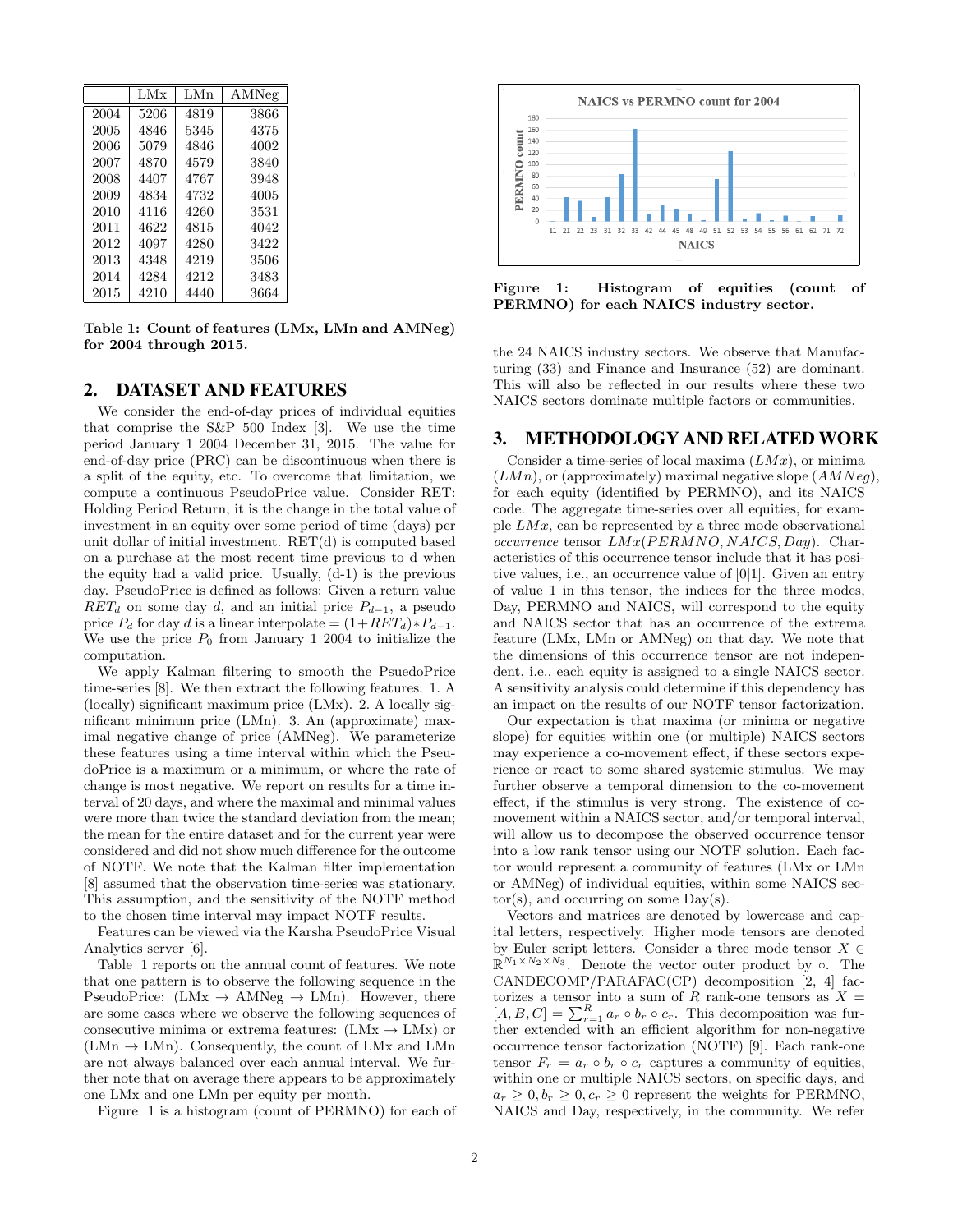|                            | LMx  | LMn  |
|----------------------------|------|------|
| Top 5 NAICS                |      |      |
| Manufacturing (33)         | 1243 | 1166 |
| Finance and Insurance (52) | 905  | 831  |
| Manufacturing (32)         | 594  | 553  |
| Information (51)           | 497  | 488  |
| Mining $(21)$              | 315  |      |
| Manufacturing (31)         |      | 275  |
| Top 3 Days                 |      |      |
| Oct 06 2004                | 174  |      |
| Mar 05 2004                | 137  |      |
| Jun 30 2004                | 136  |      |
| Mar 24 2004                |      | 175  |
| May 10 2004                |      | 148  |
| May 17 2004                |      | 146  |

Table 2: The Top 5 NAICS sectors and Top 3 Days based on the count of features (LMx and LMn) for 2004.

the reader to [9] for a detailed discussion of the NOTF solution. NOTF was implementated in Matlab using the Tensor toolbox [1].

## 4. EVALUATION RESULTS

In this section, we present preliminary observations of the communities obtained from applying NOTF to the LMx and LMn occurrence tensors. We first summarize factor characteristics, for the two features, for a baseline year 2004. Next we explore some potentially interesting individual factors. We then consider a crisis year and compare to the baseline 2004. We conclude this section with a discussion on the prediction errors obtained from the NOTF solution. Factors can be viewed via the Karsha NOTF Visual Analytics server [5].

## 4.1 Summary of Factors for Baseline 2004

We report on a summary of 20 factors for the baseline year 2004. While we did not complete a detailed sensitivity analysis, we note that as we increase the count of factors, the characteristics of the factors are conserved, i.e., factors that appear with a choice of 15 are conserved if we increase the count of factors to 20 or 25.

Table 2 reports on the Top 5 NAICS sectors and Top 3 Days for the feature dataset (maximal count) for 2004. We expect that these Top 5 NAICS sectors and Days will have a dominant effect on the factors for 2004. Thus, our summary of factors will try to identify additional NAICS sectors and Days that also play an important role in the 2004 factors.

The NAICS sectors associated with the 20 LMx and LMn communities for 2004 are shown in Figures 2 and 3, respectively. The Y axis identifies the community and the X axis corresponds to the NAICS sector. Our first observation is that each factor is typically dominated by a single NAICS sector. This confirms that there is indeed price co-movement within equities in the same industry sector. As expected, the Top NAICS sectors based on feature count dominate. We observe that Manufacturing (33) is dominant in 7 LMx communities, 5 LMn communities and 10 AMNeg communities. Finance and Insurance (52) is dominant in 4 LMx, 2 LMn and 5 AMNeg communities.



Figure 2: NAICS sectors associated with 20 LMx communities for 2004.



Figure 3: NAICS sectors associated with 20 LMn communities for 2004.

Several additional NAICS sectors are represented across LMn and AMNeg communities; Oil and Gas (21), Utilities (22), Manufacturing (31), Manufacturing (32), Retail (45) and Information (51) each dominate one LMn community. Similar sectors including Retail (44) are present in AMNeg communities There is less diversity across LMx communities; Oil and Gas (21), Manufacturing (32), Retail (45) and Information (51) are present. The key observation appears to be that equities within multiple NAICS sectors exhibit co-movement with respect to minimal prices and maximal negative change of prices; hence we see multiple NAICS sectors dominate LMn and AMNeg communities. There appears to be less co-movement across these NAICS sectors for maximal prices. While we expect the large NAICS sectors, Manufacturing (33) and Finance and Insurance (52) to dominate more communities, the dominance of Information (51) over 3 AMNeg communities is notable.

Table 3 presents the Day(s) and the corresponding weight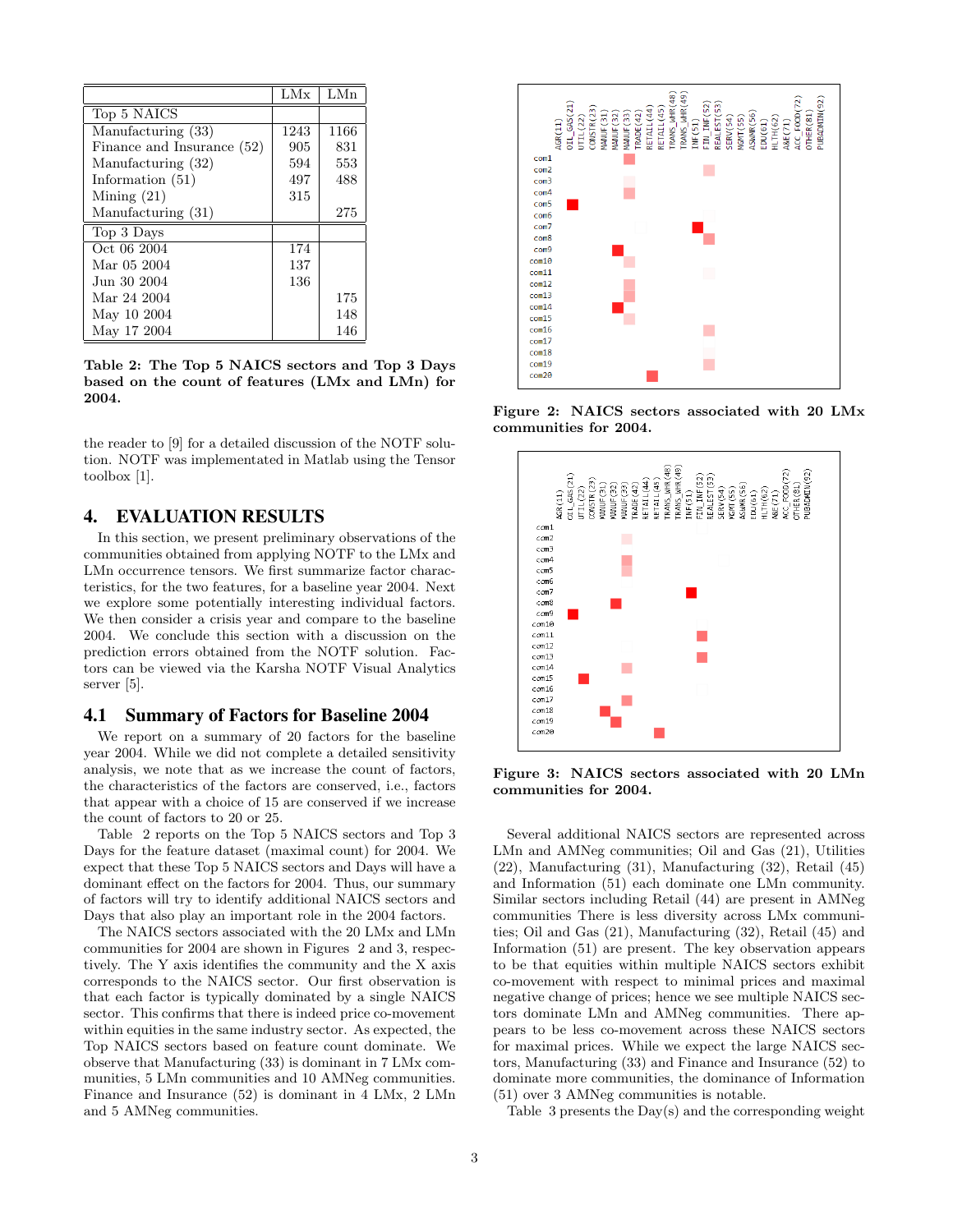

Figure 4: NAICS sectors associated with 20 AMNeg communities for 2004.

| Factor              | Day | weight | ∣ NAICS            | weight |
|---------------------|-----|--------|--------------------|--------|
| LMx $F_7$   72 days |     | low    |                    |        |
|                     |     |        | Information $(51)$ | 8.3076 |
| LMn $F_4$   Feb 04  |     | 16649  |                    |        |
|                     |     |        | Manufact (33)      | 2.9609 |

Figure 5: Communities associated with multiple NAICS sectors and Days in 2004.

(importance of the Day) for the 20 LMx and LMn factors. The differences are fairly striking. Only four LMx communities are dominated by Day(s) and there are eight significant Day(s) in these communities. In contrast, there are twelve LMn communities dominated by twenty five Day(s). Further, four of these communities,  $F_3$ ,  $F_6$ ,  $F_{12}$  and  $F_{17}$ , have very high weights associated with individual  $Day(s)$ . The key observation, which is not unduly surprising, is that minimal prices (LMn) exhibit more co-movement within a temporal interval in comparison to maximal prices (LMx).

#### 4.2 Isolating Interesting Factors

A majority of the factors are dominated either by a single NAICS sector or a community of one (or more) Day(s). However, we did isolate some factors corresponding to a complex community comprising a dominant NAICS sector and one or more Days. Figure 5 illustrates LMx factor  $F_7$ where Information (51) is dominant. This factor occurs over a large number of Days and is consistent with our previous observation that maximal prices (LMx factors) exhibit less co-movement within a temporal interval. In contrast, LMn factor  $F_4$  occurs on a single day, February 04 2004; Manufacturing (33) is dominant. We note that February 04 was not one of the Top 3 days for LMn features; hence a simple statistical summary would not have isolated this factor.

Figure 6 illustrates a community that is created through the overlap of two factors. Factor  $F_5$  is associated with Manufacturing  $(33)$  and spans two days. Factor  $F_{13}$  is associated with Finance and Insurance (52) and spans four days. August 06 2004 is common to both factors resulting in a

| LMx Community        | $\rm\overline{Day}$         | weight             |
|----------------------|-----------------------------|--------------------|
| $\overline{F_6}$     | Jan 26                      | $\frac{248.34}{2}$ |
|                      | Mar 5                       | 248.23             |
|                      | Apr 1                       | 248.29             |
|                      | Nov $12$                    | 248.17             |
| $\overline{F_{11}}$  | $\overline{\rm Apr\ 1}$     | 237.93             |
|                      | Nov $15$                    | 237.96             |
| $\overline{F_{17}}$  | Mar 5                       | 1011.5             |
| $F_{18}$             | Sep 7                       | 429.55             |
| <b>LMn Community</b> | Day                         | weight             |
| $\overline{F_1}$     | $\overline{\text{Feb}}$ 24  | 496.97             |
|                      | Mar 24                      | 496.97             |
|                      | May 10                      | 496.97             |
|                      | Aug 9                       | 496.97             |
|                      | Oct 25                      | 496.97             |
| F <sub>2</sub>       | $Sep\ 27$                   | 49343              |
| $\overline{F_3}$     | Aug $12$                    | 21258000           |
|                      | Oct 25                      | 21259000           |
|                      | Dec $7\,$                   | 21259000           |
| $\overline{F_4}$     | $\overline{\text{Feb}}$ 4   | 16649              |
| $\overline{F_5}$     | $\overline{\text{Mar }11}$  | 3062.1             |
|                      | Aug $6$                     | 3062.1             |
| $\overline{F_6}$     | $\overline{\text{May }17}$  | 349220000          |
|                      | Aug 12                      | 349130000          |
| $\overline{F_{10}}$  | $\overline{\text{Mar } 24}$ | 98010              |
|                      | Aug 13                      | 98010              |
| $\overline{F_{11}}$  | Apr 20                      | 18718              |
|                      | Jun 14                      | 18718              |
|                      | Sep 23                      | 18718              |
| $\overline{F_{12}}$  | Mar 23                      | 7542100            |
|                      | Aug 12                      | 7544200            |
| $\overline{F_{14}}$  | Aug $13$                    | 51435              |
| $\overline{F_{16}}$  | $\overline{\text{May }10}$  | 3307.7             |
| $\overline{F_{17}}$  | $\overline{\text{Mar } 24}$ | 5984600            |
|                      | May 10                      | 5984600            |

Table 3: Days associated with 20 LMx and LMn communities for 2004.

i

complex community reflecting price co-movement across 2 NAICS sectors within a temporal interval. As before, we note that August 06 was not one of the Top 3 days for LMn features and a simple statistical summary would not have isolated this factor.

Isolating additional interesting factors involving complex communities of multiple NAICS sectors and Days requires extensions to our NOTF methodology and fine-tuning our experiment protocol. One issue is that two NAICS sectors, Manufacturing (33) and Finance and Insurance (52), dominate the equities in the dataset, and hence they dominate the NOTF factors. As a first step to fine-tuning the experiment protocol, and reducing the dominant influence of these two sectors, we (uniformly sampled) ten equities from each of the twenty four NAICS sectors. We then applied our NOTF solution to yield 20 factors.

Figure 7 illustrates the NAICS sectors associated with twenty LMx factors (post sampling) for 2004. The contrast with Figure 2 (without sampling) is remarkable. We observe that there is significant price co-movement across all NAICS sectors and sixteen NAICS sectors are associated with these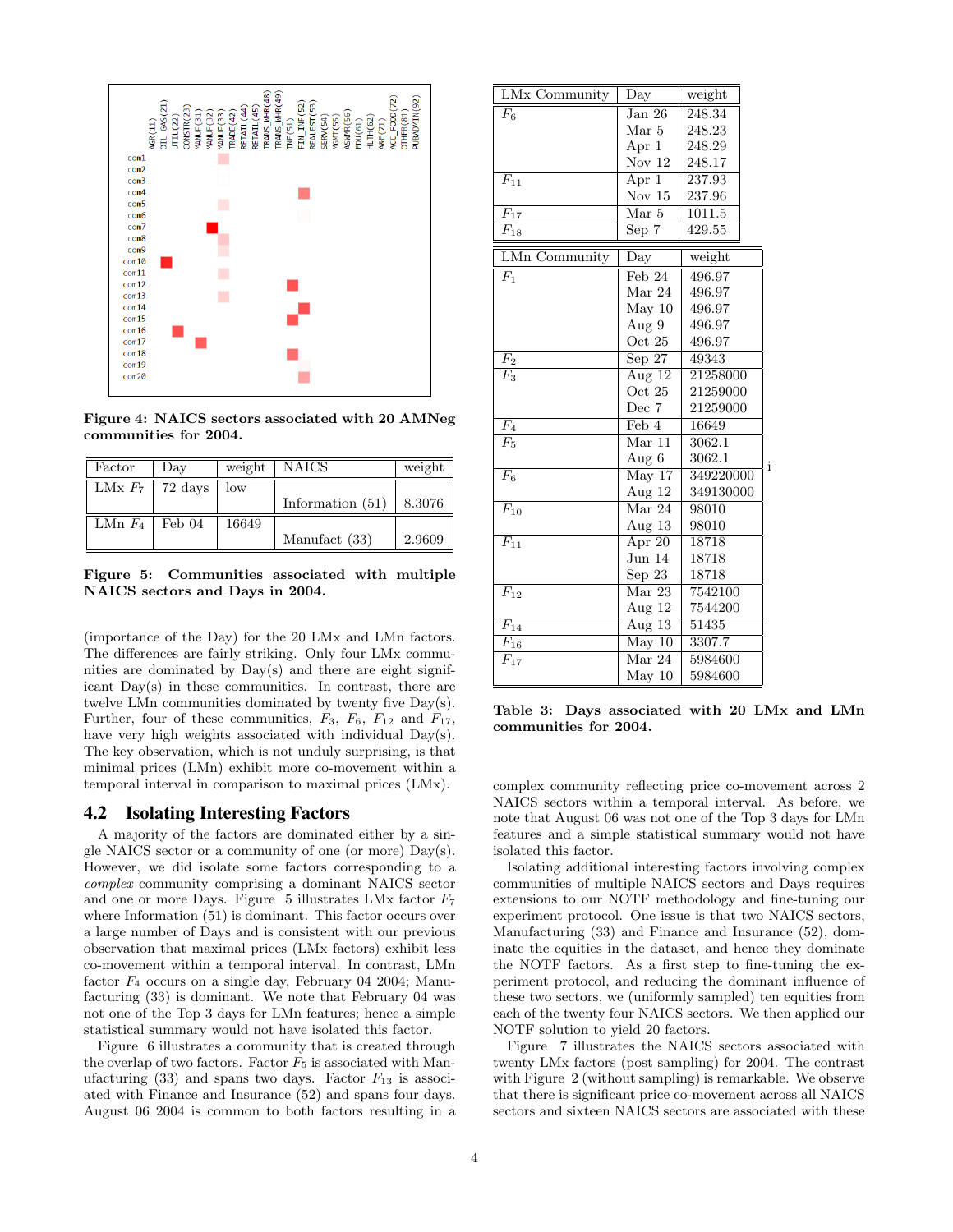| Factor       | $_{\rm Dav}$     | weight | <b>NAICS</b>         | weight |
|--------------|------------------|--------|----------------------|--------|
| LMn $F_5$    | Mar 11           | 3062   |                      |        |
|              | Aug $06$         | 3062   |                      |        |
|              |                  |        | Manufacturing (33)   | 2.1    |
| LMn $F_{13}$ | $\text{Feb } 05$ | 22     |                      |        |
|              | $\text{May }17$  | 22     |                      |        |
|              | Aug $06$         | 22     |                      |        |
|              | Sep 27           | 22     |                      |        |
|              |                  |        | Finance & Ins $(52)$ | 4.3    |

Figure 6: Communities across multiple factors and associated with multiple NAICS sectors and Days in 2004.



Figure 7: Impact of sampling: NAICS sectors associated with 20 LMx communities for 2004.

twenty factors. Very small NAICS sectors including Construction (23), Transportation and Warehousing (48) and (49), Services (54), Management (55), Education (61) and Health (62), are each associated with a factor. Arts and Entertainment (71) is associated with two factors.

#### 4.3 Factors from a Crisis Year

The NAICS sectors associated with the 20 LMn communities for the crisis year 2008 are shown in Figure 8. We note that there are 10 NAICS sectors associated with LMx factors and 12 NAICS sectors (shown in the figure) associated with LMn sectors, in 2004. This is in contrast to the 6 NAICS sectors associated with LMx factors, and the 8 NAICS sectors associated with LMn sectors, in 2004. We note that Trade (42), Retail (44) and (45), and Services (54) are the smaller sectors that show co-movement of LMn factors. This observation of co-movement across a diversity of sectors seems consistent with a crisis year.

Thirteen LMx factors and eleven LMn factors show temporal co-movement, and are associated with one to four days. The details are not shown due to a lack of space. We note that in 2004, only four LMx factors showed temporal comovement. This too appears to be consistent with a crisis year. The weights associated with the days for factors in 2008 appear to be much lower, in comparison to the weights



Figure 8: NAICS sectors associated with 20 LMn communities for 2008.

| Factor    | Day             | weight | NAICS                | weight |
|-----------|-----------------|--------|----------------------|--------|
| LMx $F_1$ | Feb 01          | 89     |                      |        |
|           | Nov $04$        | 89     |                      |        |
|           |                 |        | Finance $&$ Ins (52) | 5.4    |
| LMx $F_2$ | $\text{Feb }01$ |        |                      |        |
|           |                 |        | Manufacturing (33)   | 5      |
| LMx $F_3$ | Nov $04$        | 5.4    |                      |        |
|           |                 |        | Manufacturing (33)   | 3.8    |

Figure 9: Communities across three LMx factors and associated with two NAICS sectors and two days in 2008.

#### in Table 3 from 2004, and requires further study.

Finally, we end this brief discussion of crisis year 2008 with Figures 9 and 10. Three LMx factors combine to form a complex co-movement community over two NAICS sectors and across two days in Figure 9. Similarly, four LMn factors combine to form a complex co-movement community over three NAICS sectors and across three days in Figure 10.

## 4.4 Prediction Error

Consider some observational tensor O, corresponding to LMx, LMn or AMNeg, for some year. Consider the reconstructed tensor X obtained from the application of NOTF to O with R factors;  $X = \sum_{r=1}^{R} a_r \circ b_r \circ c_r$ . The prediction error is a measure of how well  $X$  can predict some element of O.

To determine the prediction error, for each pair (Day, PERMNO), we compare the tensor element from O and X. 1. If both  $O$  and  $X$  are 0, or if  $O$  is 1 and  $X$  is a non-zero value, greater than some threshold value, then we determine that there is no prediction error. 2. If  $O$  is 0 and  $X$ is a non-zero value, greater than some threshold value, Or if  $O$  is 1 and  $X$  is 0, then this is counted as an error for the corresponding Day index.

Figure 11 represents the error in predicting the LMx timeseries for 2004, using  $R = 20$  factors. Recall that there were 5206 observations in the LMx time-series for 252 days in